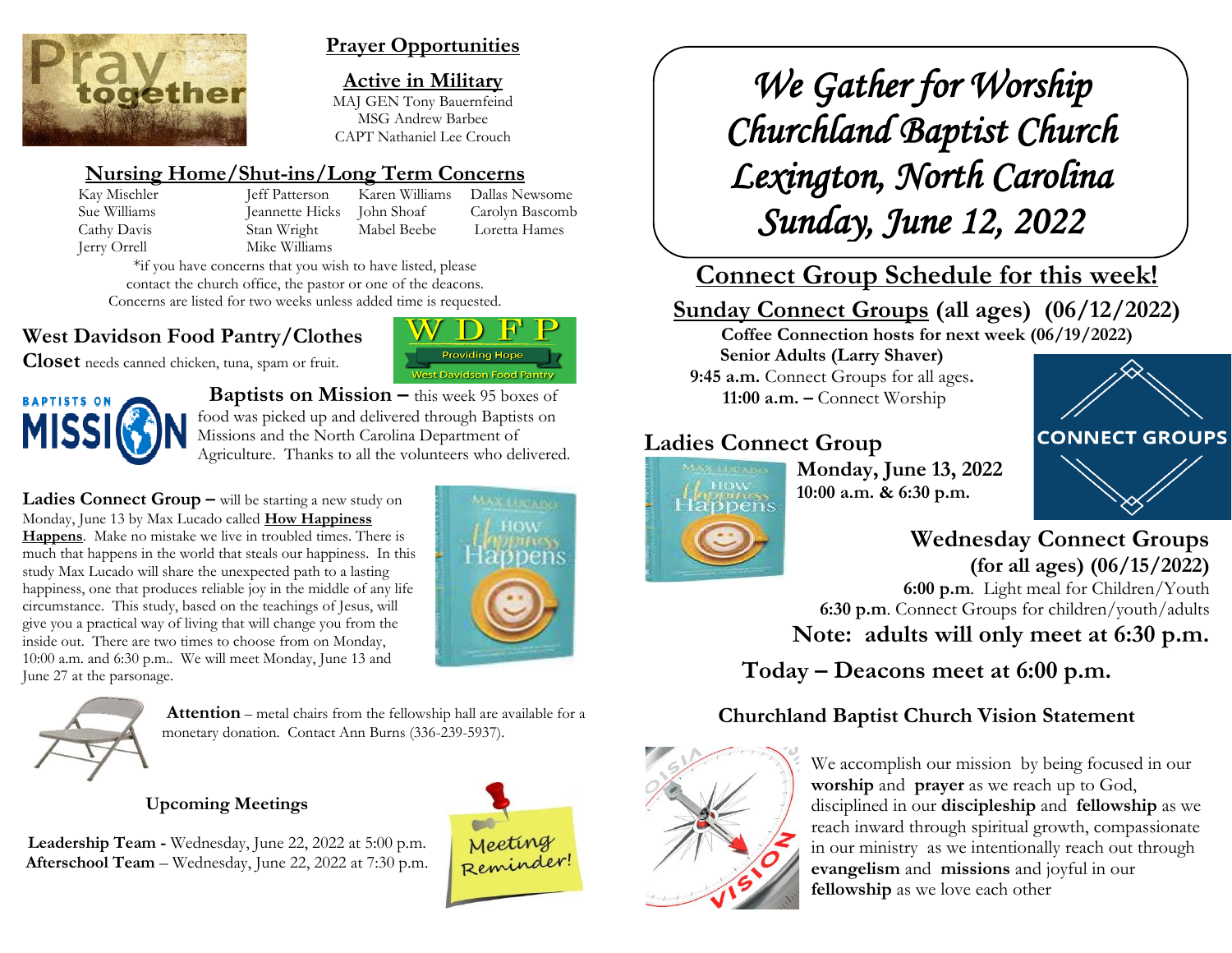

*The Worship Service at Eleven O'clock Sunday morning, June 12, 2022* 

 $\overline{a}$ **Chiming of the Hour**

**Welcome/The Work of the Church**

**Call to Worship – Chancel Choir** Trust and Obey (447)

#### **Invocation**

**Hymn of Praise #413 –** Faith is the Victory

**Children's Message** Karen Huckaby

**Special Music – Chancel Choir** He Touched Me

**Hymn of Giving #333** Leaning on the Everlasting Arms

**Offertory Prayer -** Lisa Ridenhour

**Receiving of Tithes and Offerings**

. **Doxology**

**Message – Dr. Huckaby When God Calls for My Isaac – Genesis 22:1-18**

**Invitation #275 –** I Surrender All

**Postlude** – Roy Hicks



#### **When God Calls for My Isaac Genesis 22:1-18**

**Introduction –** our Isaac is that thing or person that is dearest to our heart. What happens when God calls for your Isaac? There are three things we notice in our text this morning:

**Abraham's T\_\_\_\_\_\_\_\_\_\_\_\_ (22:1-4).**

to him, Abraham!

God's c\_\_\_\_\_\_\_\_\_\_\_\_\_\_ (v.1a) Some time later God tested Abraham. He said

**Abraham's r\_\_\_\_\_\_\_\_\_\_\_\_ (1b)** Here I am, he replied.

God's t\_\_\_\_\_\_\_\_\_\_\_\_\_\_ (v.2) <sup>2</sup>Then God said, "Take your son, your only son, whom you love—Isaac—and go to the region of Moriah. Sacrifice him there as a burnt offering on a mountain I will show you."

**Abraham's r\_\_\_\_\_\_\_\_\_\_\_\_\_\_\_\_\_ (22:3)** <sup>3</sup> Early the next morning Abraham got up and loaded his donkey. He took with him two of his servants and his son Isaac. When he had cut enough wood for the burnt offering, he set out for the place God had told him about.

**Abraham's T\_\_\_\_\_\_\_\_\_\_\_\_ (22:4-11)** <sup>5</sup> He said to his servants, "Stay here with the donkey while I and the boy go over there. We will worship and then we will come back to you." 8Abraham answered, "God himself will provide the lamb for the burnt offering, my son." And the two of them went on together.

**Abraham's T (22:12-18** <sup>17</sup> I will surely bless you and make your descendants as numerous as the stars in the sky and as the sand on the seashore. Your descendants will take possession of the cities of their enemies,

#### **Application**

- **God has a c\_\_\_\_\_\_\_\_\_ in our life that will test our f\_\_\_\_\_\_\_.**
- **God's calling might not make s\_\_\_\_\_\_\_\_\_ to you or others.**
- **O\_\_\_\_\_\_\_ is the only proper r\_\_\_\_\_\_\_\_ to God's c\_\_\_\_\_\_\_.**
- **O\_\_\_\_\_\_\_\_\_\_\_\_ to God always requires a c\_\_\_\_\_\_\_\_\_\_\_\_.**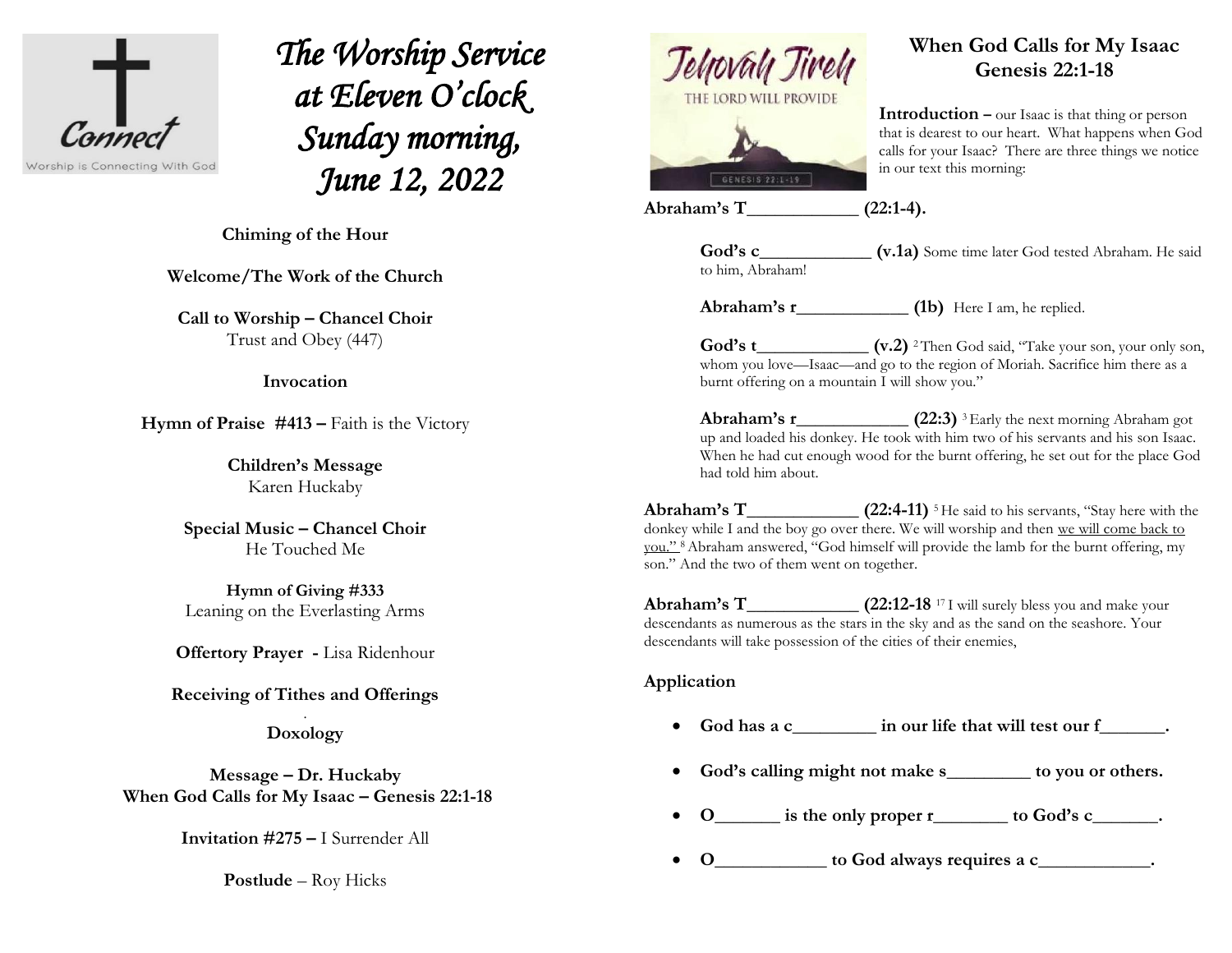

#### **Volunteer Opportunities**

**Deacon of the Week -** Lisa Ridenhour **Next week** – Nancy Swicegood

**Security Team 06/12 –** Billy Harris/Jeff Snyder - **06/19 –** Chad Tedder/David Wood

**Nursery Volunteers 06/12 –** Blanca Wood/Rosa Alonso - **06/19 –** Jessica West/Angie West

**Children's Church 06/12 –** Taylor Heitman/Jessica West **- 06/19 –** Lisa Ridenhour/Sandra Beck

#### **Wednesday Children's Connect**

**06/15 –** Taylor Heitman/Blanca Wood/David Wood/Pam Phipps/Rosa Alonso **6/22 -** Lisa Ridenhour/Sandra Beck/Ann Burns/Barbara Shoaf

**Office Secretaries**

**06/12 & 6/19-** Karen Allen

**Counting Team 06/12 –** Amy Freeman/Sharon Hartley **06/19 –** Pam Phipps/Luke Shepherd

#### **Ushers**

**06/12** – Ronnie Beck/Harold Burns/Randall Allman/Rick Lomax **06/19 -**Chad Tedder/Rudy Hartley/Ronald Hartley/Michael Swicegood

**Change for Change** - the children of the church will be collecting Change for Change at the end of worship service on 6/19/22 The change collected will go towards the Kids Connect June Mission Project of taking a meal and gift packs to the Genesis House Family Homeless Shelter in Lexington.





**June 26 Family Fun Day Lunch following Worship**



#### **Volunteer Opportunities**

**Deacon of the Week -** Lisa Ridenhour **Next week** – Nancy Swicegood

**Security Team 06/12 –** Billy Harris/Jeff Snyder - **06/19 –** Chad Tedder/David Wood

**Nursery Volunteers 06/12 –** Blanca Wood/Rosa Alonso - **06/19 –** Jessica West/Angie West

**Children's Church 06/12 –** Taylor Heitman/Jessica West **- 06/19 –** Lisa Ridenhour/Sandra Beck

**Wednesday Children's Connect**

**06/15 –** Taylor Heitman/Blanca Wood/David Wood/Pam Phipps/Rosa Alonso **6/22 -** Lisa Ridenhour/Sandra Beck/Ann Burns/Barbara Shoaf

**Office Secretaries**

**06/12 & 6/19-** Karen Allen

**Counting Team 06/12 –** Amy Freeman/Sharon Hartley **06/19 –** Pam Phipps/Luke Shepherd

#### **Ushers**

**06/12** – Ronnie Beck/Harold Burns/Randall Allman/Rick Lomax **06/19 -**Chad Tedder/Rudy Hartley/Ronald Hartley/Michael Swicegood

**Change for Change** - the children of the church will be collecting Change for Change at the end of worship service on 6/19/22 The change collected will go towards the Kids Connect June Mission Project of taking a meal and gift packs to the Genesis House Family Homeless Shelter in Lexington.





**June 26 Family Fun Day Lunch following Worship**